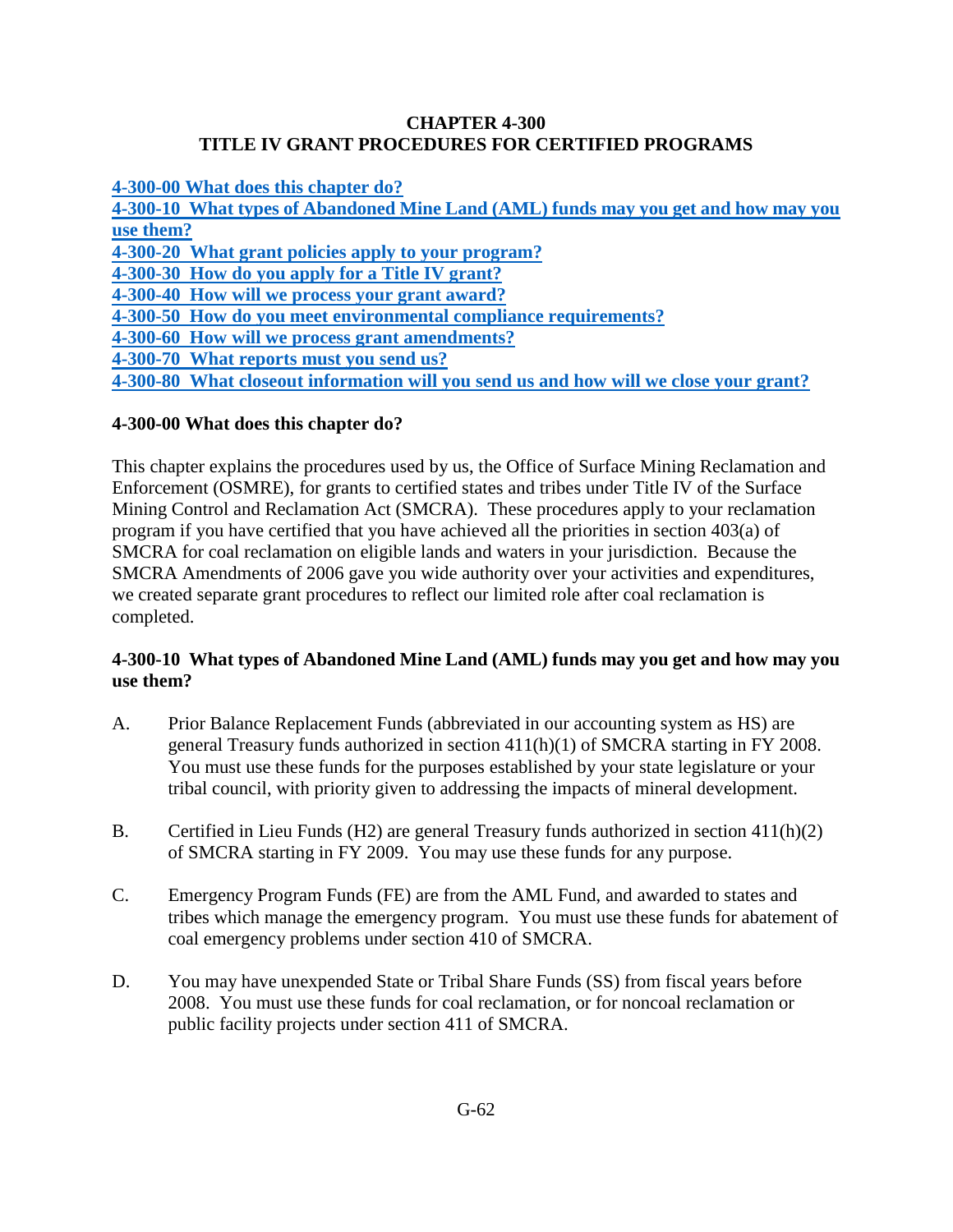### <span id="page-1-0"></span>**4-300-20 What grant policies apply to your program?**

- A. You must use funds for activities authorized in SMCRA and described in your approved reclamation plan or your grant application.
- B. You must comply with all applicable Federal laws and regulations. This includes Department of Interior, Office of Management and Budget (OMB) and Treasury regulations, including the *Uniform Administrative Requirements, Cost Principles, and Audit Requirements for Federal Awards*, at [2 CFR Part 200 Subpart D.](http://www.ecfr.gov/cgi-bin/text-idx?SID=c2b7bcf743db0b1084f2f8b07bbc75b3&mc=true&node=pt2.1.200&rgn=div5http://www.ecfr.gov/cgi-bin/text-idx?SID=c2b7bcf743db0b1084f2f8b07bbc75b3&mc=true&node=pt2.1.200&rgn=div5)
- C. Some cost items in OMB's Cost Principles require the prior approval of the awarding agency in order to be allowable costs, including equipment and capital expenditure costs. OSMRE hereby approves these costs for certified States and Tribes. You do not need to request individual OSMRE approvals for each such cost.

### <span id="page-1-1"></span>**4-300-30 How do you apply for a Title IV grant?**

- A. You may mail or e-mail your application to the appropriate OSMRE awarding office.
- B. You may apply at any time for a grant of any or all of the program funds that are available to you.
- C. Your application must include the following items.
	- 1. [SF-424](http://www.osmre.gov/forms/pdf/SF424.pdf) cover page signed by an authorized official.
	- 2. A budget breakout showing the requested funding by OSMRE subaccount categories. Use subaccounts from the following standard list. You must identify what type of AML funds you want to use for each subaccount.
		- 01 Administrative costs (non-emergency)
		- 02 Emergency administrative costs
		- 03 Coal project costs
		- 05 Emergency project costs
		- 08 Subsidence insurance costs
		- 11 Noncoal reclamation project costs
		- 16 Non-reclamation activities with prior balance replacement funds
		- 17 Non-reclamation activities with certified in lieu funds
	- 3. A program narrative statement very briefly describing the planned activities. The application is not required to include information on individual projects or activities.

The narrative must include a statement that activities to be supported with Prior Balance Replacement Funds are for purposes established by the state legislature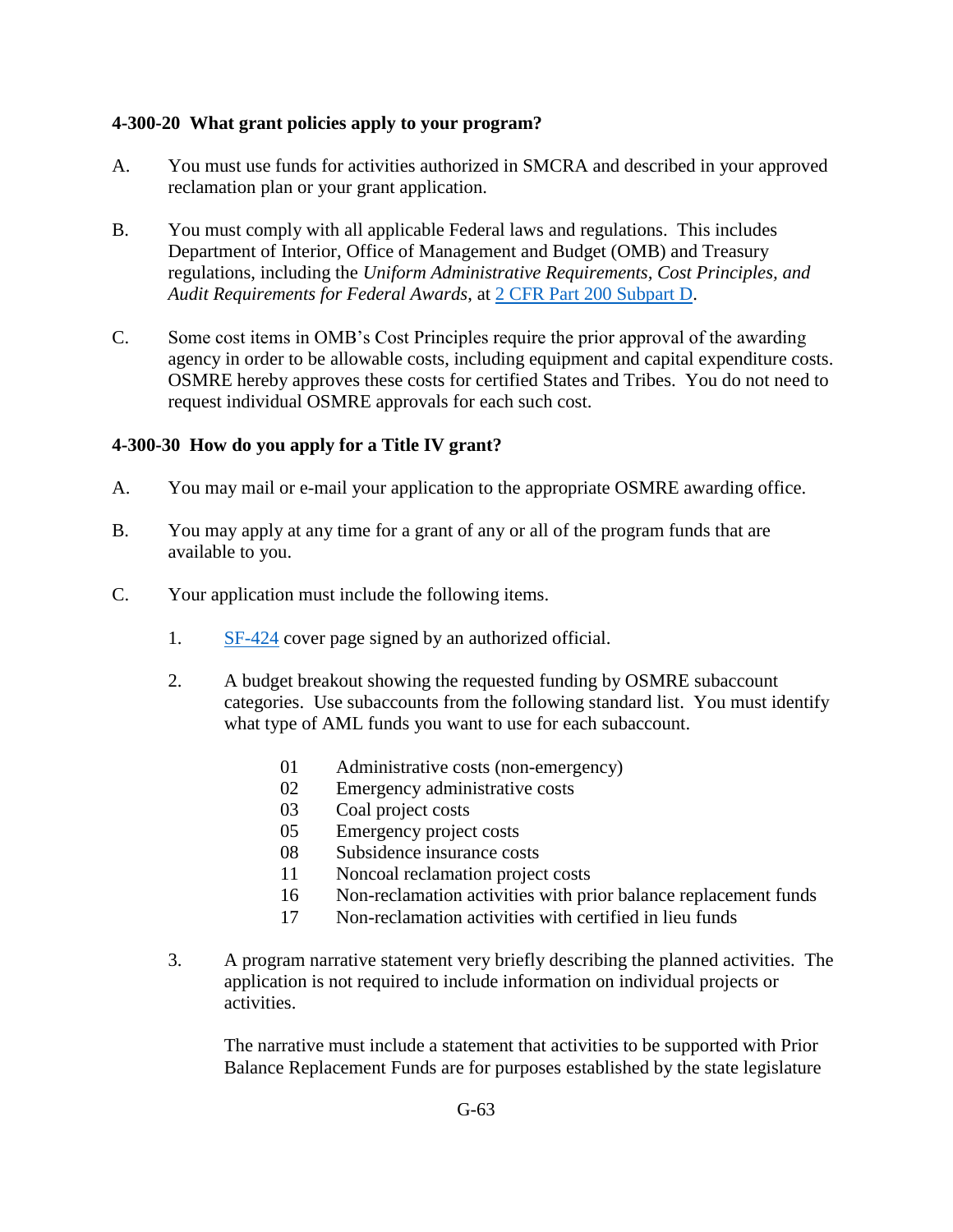or tribal governing body. The narrative must discuss how priority was given to addressing the impacts of minerals development for these activities.

- 4. [SF-424D,](http://www.osmre.gov/forms/pdf/SF424D.pdf) Assurances for Construction Programs.
- 5. [Certifications](http://www.osmre.gov/forms/pdf/SF424D.pdf) form showing compliance with Debarment and Suspension, Drug-Free Workplace, and Lobbying statutes.
- 6. If applicable, Disclosure of Lobbying Activities form [SF LLL.](http://www.osmre.gov/forms/pdf/SF424D.pdf)
- D. The application must provide the information we need to award the grant. If the application is not complete, we will inform you as soon as practicable of the additional information we need to process the award.

## <span id="page-2-0"></span>**4-300-40 How will we process your grant award?**

- A. We will award the grant as soon as practicable, but no more than 30 days after receipt of a complete application. We will complete the following actions.
	- 1. Determine that the application is complete.
	- 2. Confirm that the amount of funds requested is available.
	- 3. Check the System for Award Management (SAM) to confirm that your organization or its officials are not debarred, suspended, or ineligible for Federal assistance.
	- 4. Confirm that you are in compliance with OMB's single audit requirements.
	- 5. Assess your risk to receive grant funds.
	- 6. Announce the award to Congress and the public using the notification procedures established by OSM's Office of Communication.
	- 7. Approve the award through our electronic grants system.
	- 8. Send the approved award to you.
	- 9. Document the award in an official grant file. The file must include your application and all other materials you sent us, all our findings and determinations, and all other information needed to understand the application and award process.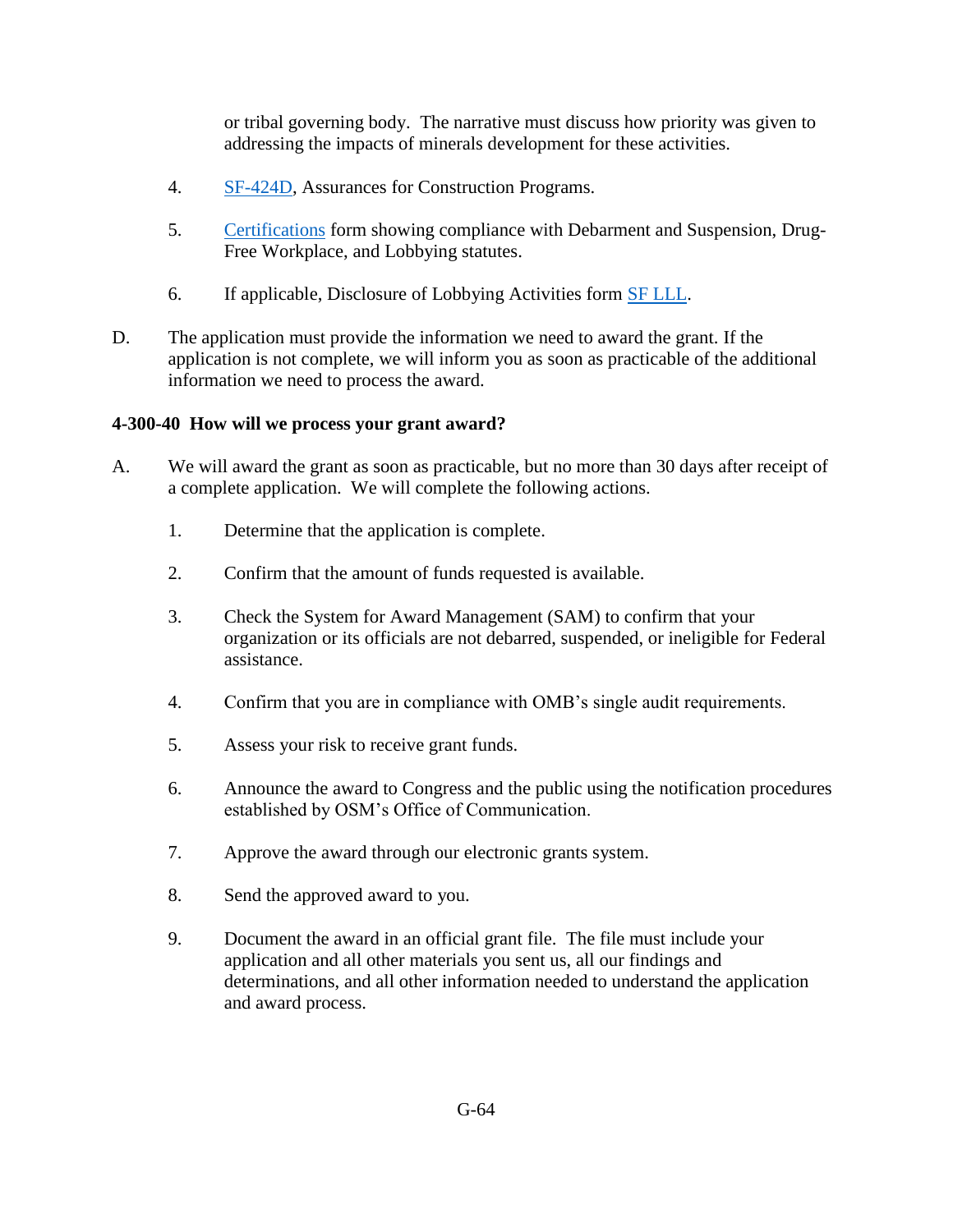- B. The award will cover the performance period you requested in your application*.* If any subaccounts have different performance periods than the grant period, the performance periods must be specified in the application or the award.
- C. The award we approve obligates the Federal funds. You accept the award and its conditions when you start work under the agreement or when you first draw down the funds.

## <span id="page-3-0"></span>**4-300-50 How do you meet environmental compliance requirements?**

- A. When you conduct a coal reclamation project to comply with certification requirements under 30 CFR 875.14(b), you must implement the environmental compliance procedures found in OSMRE REG-1, *Handbook on Procedures for Implementing the National Environmental Policy Act [\(NEPA Handbook\)](https://www.osmre.gov/lrg/nepa.shtm) (Revised 2019)*. You must not expend any funds on a coal reclamation project until we have ensured that all necessary actions have been taken to comply with the National Environmental Policy Act of 1969 (NEPA) (42 U.S.C. 4321 *et seq.*) and any other applicable laws, clearances, permits or requirements, and we issue an Authorization to Proceed (ATP).
	- 1. A complete ATP request must confirm that you have entered the problem area information into the Abandoned Mine Land Inventory System (AMLIS) in compliance with directive AML-1.
	- 2. The ATP request must also include the appropriate NEPA compliance information. See the *[NEPA Handbook](https://www.osmre.gov/lrg/nepa.shtm)* for a detailed description of the information and documentation.
	- 3. Although NEPA documentation is part of the criteria required for an ATP request, the NEPA process and the ATP process are two separate processes. An ATP request cannot be completed until OSMRE has issued a Record of Decision (ROD), Finding of No Significant Impact (FONSI), or Categorical Exclusion (CE) with the NEPA documentation. The ATP approval letter will reference the date that OSMRE signed the ROD, FONSI, or CE (see [Chapter 4-170](https://www.osmre.gov/lrg/fam/4-170.pdf) for information on the ATP process).
- B. You are responsible to ensure that all applicable laws, clearances, permits, or requirements are met before you expend Title IV funds.
- C. Projects or activities other than coal reclamation under 30 CFR Part 874 may not require an ATP from us. The NEPA requirements in the [NEPA Handbook](https://www.osmre.gov/lrg/nepa.shtm) may apply to those projects or activities where we are not required to issue an ATP. Therefore, please consult with OSMRE's NEPA staff to determine specific requirements.

#### <span id="page-3-1"></span>**4-300-60 How will we process grant amendments?**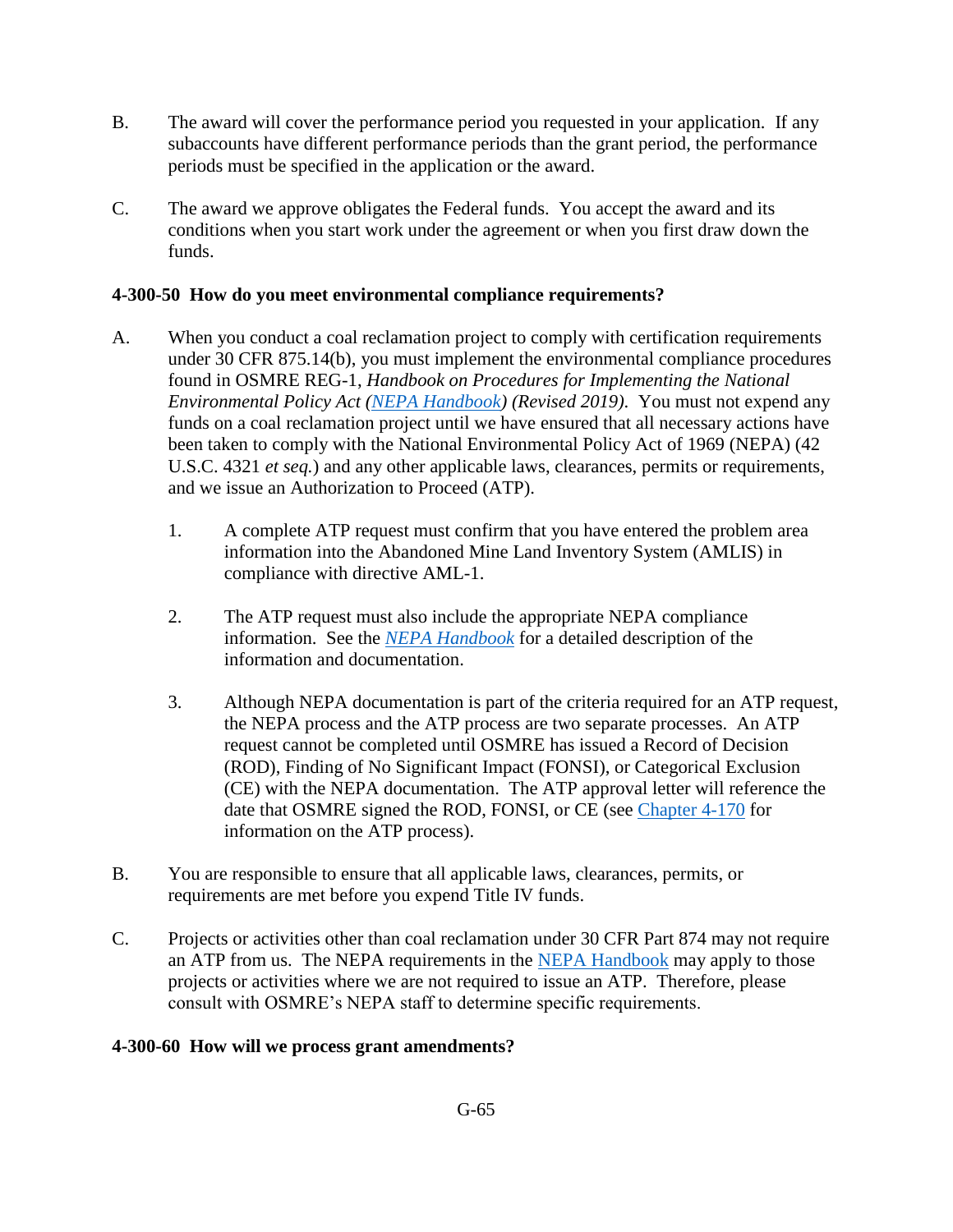- A. When you wish to make changes in an assistance agreement, you must follow the requirements in the 2 CFR Part 200.
- B. We will not approve a request for a change to a grant, including a time extension, if we receive the request after the end of the performance period unless there are unforeseen circumstances not under your direct control. You must justify these extenuating circumstances to the satisfaction of the authorized official in our awarding office.
- C. We must approve the following changes to a grant agreement with a formal grant amendment.
	- 1. Add more funds to the agreement.
	- 2. Deobligate funds before the end of the grant performance period.
	- 3. Make the grant performance period longer or shorter.
	- 4. Transfer funds from one subaccount to another.
	- 5. Add a new subaccount.
- D. You may enter an amendment application using an approved electronic grant system. Alternatively, you may send an e-mail or paper application which must include a signed Form [SF-424](http://www.osmre.gov/forms/pdf/SF424.pdf) cover page and a brief explanation of the requested change. If the amendment will revise the budget, you must also include a revised breakout of the grant budget by subaccount.
- E. We will award the amended grant agreement within 20 days of receiving an amendment application. We will process amendments in accordance with the provisions for awarding new agreements in section 4-300-40 above, except that we will only announce the amendment through the Office of Communications if the amendment provides additional funding of more than \$100,000.

#### <span id="page-4-0"></span>**4-300-70 What reports must you send us?**

- A. You must provide performance and financial reports to OSMRE annually. Reports are due 90 days after the end of each 12-month period of the grant performance period, starting on the effective date of the grant. Alternatively, you may provide reports on another annual cycle mutually acceptable to you and us.
	- 1. You may file the financial report through an electronic grant system or on an [SF](http://www.osmre.gov/forms/pdf/SF425.pdf)  [425](http://www.osmre.gov/forms/pdf/SF425.pdf) and [425A](http://www.osmre.gov/forms/pdf/SF425A.pdf) reporting form. Alternatively, information may be provided in another format mutually acceptable to you and us. An alternative format must include the grant number, the report period, cumulative expenditures for each